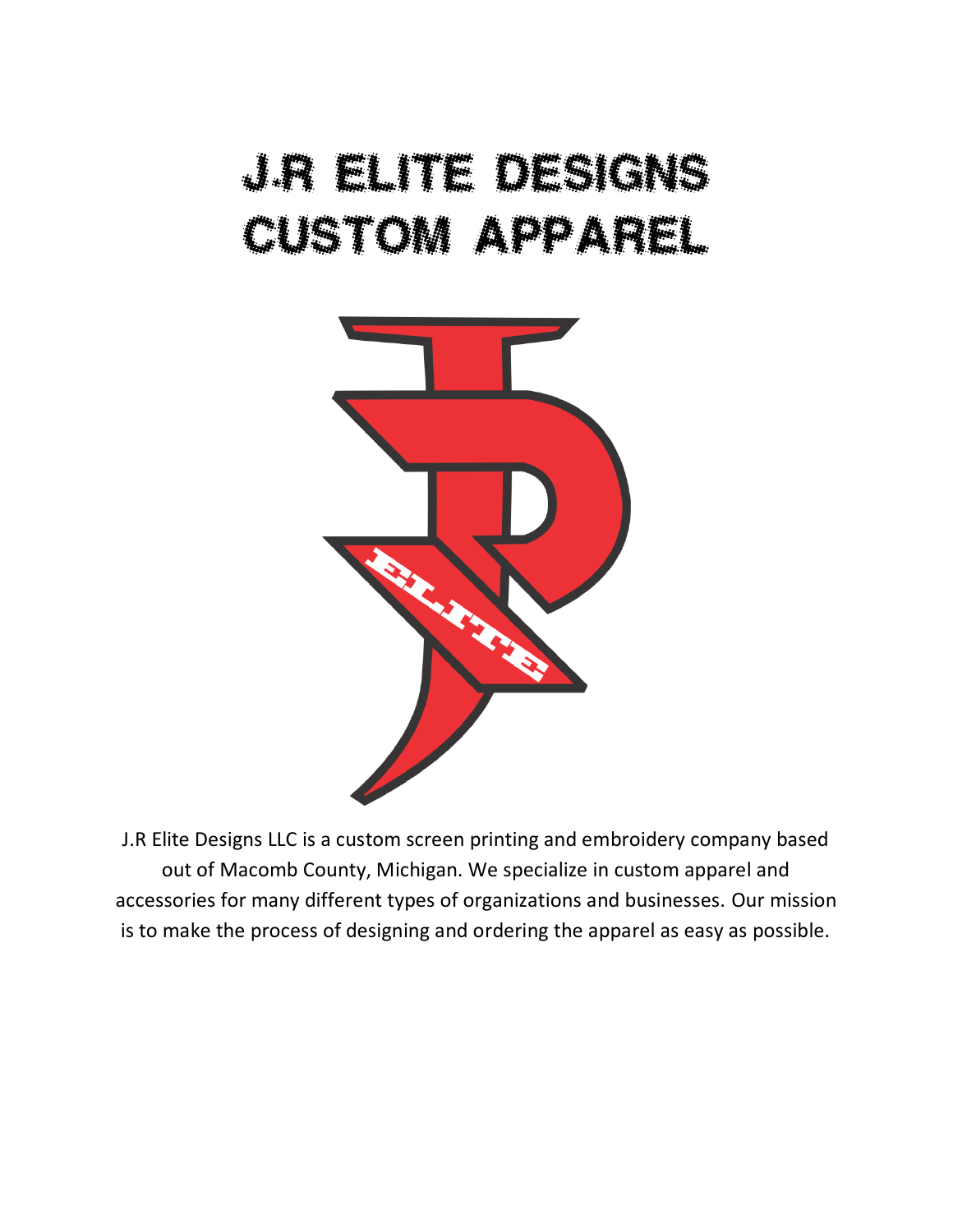# About us

J.R Elite Designs is a screen printing and embroidery company based out of Macomb County, Michigan. J.R Elite was founded on the shoulders of Ryan Marshall and a long career in the performing arts as a musical performer, instructor, and director of many different world class ensembles nationwide. During his career Ryan saw the importance of apparel to these types of organizations. After having a lot of trouble getting images designed and distributing the products, Ryan decided to get it all done himself. After learning a new craft and working with other groups as their apparel supplier, he decided to take it to the next level and expand his services. He and J.R Elite have been providing apparel for many different groups and organizations as well as all types of businesses.

Here at J.R Elite we pride ourselves on our quality, punctuality, and the personal touch we put on our products. We can design and screen print on almost any form of apparel or accessory for any need you may have. Let our design team take your ideas and bring it to life.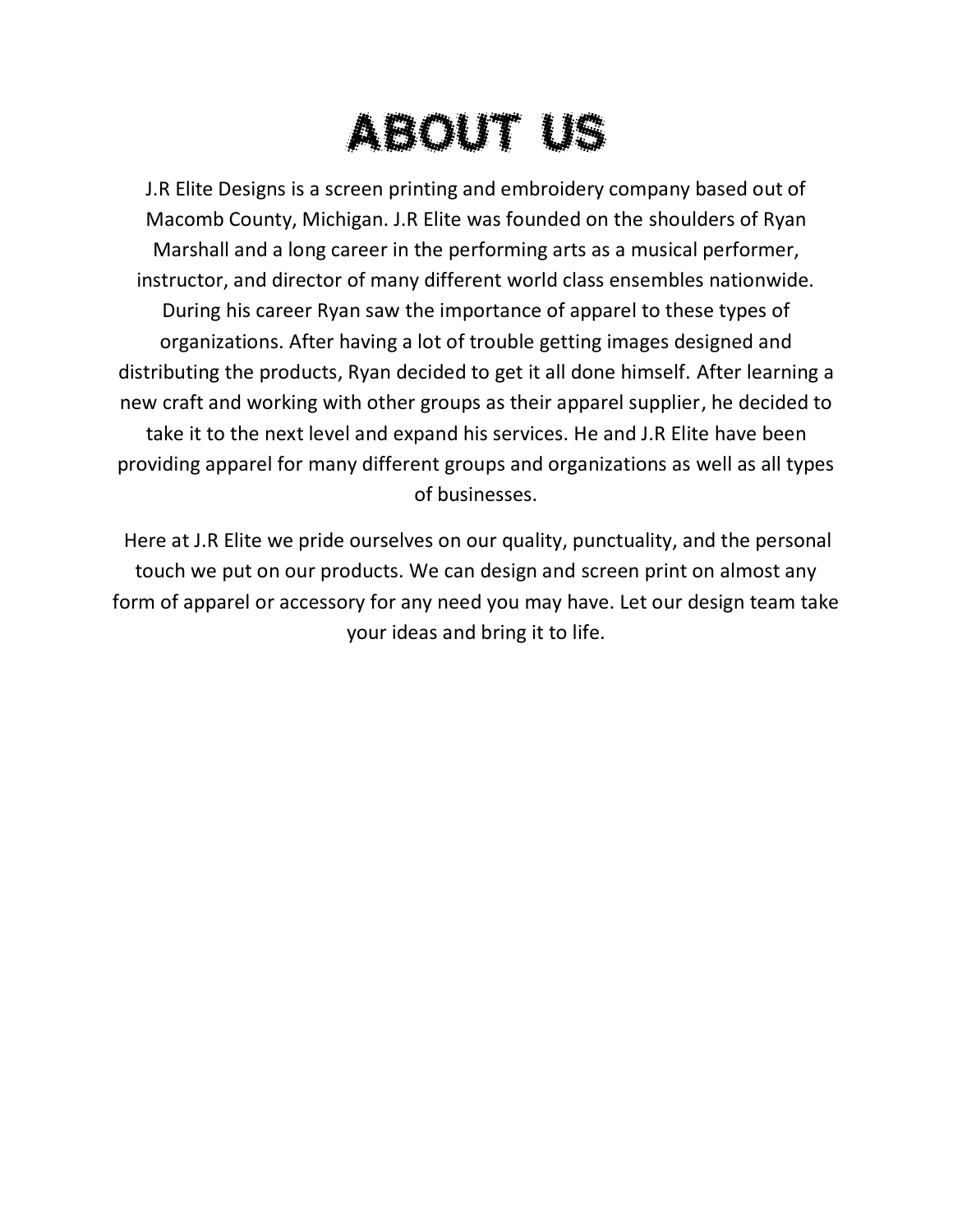### SERVICE STATE

#### DEDICATED TO SERVICE

Screen printing, heat transfers, and embroidery are some of the services we offer. If what you need is something we can't get done, we will find a way to make it happen.

SCREEN PRINTING

HEAT TRANSFERS

DESIGN SERVICE

#### LIVE SCREEN PRINTING

Screen printing is the main service we provide. Printing on all locations of the garment as well as printing on many items other than clothing.

Heat transfers are used to create any personalizing. Our heat transfer material is either vinyl or plastisol transfer. Adding numbers and names to garments is what heat transfer is normally used for but, in many cases, it can be used for the main designs as well.

We can create any logo or design that suits your needs. We can also use any image you already have if we are supplied with the proper format of the image.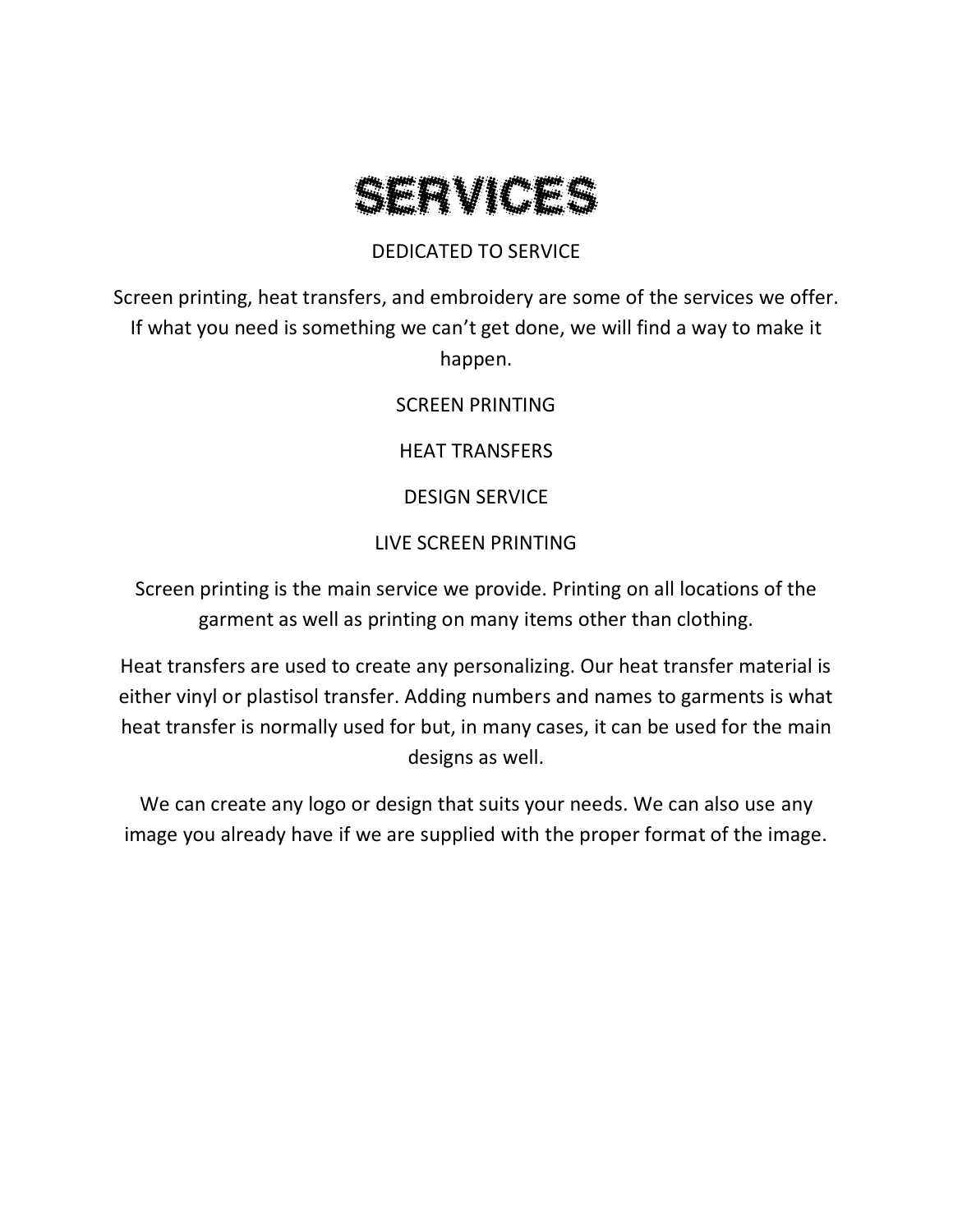### LIVE SCREEN PRINTING

Live Screen printing is a great way to bring custom apparel to life at your next event. Normally to have apparel for an event you would need to order them in advance. This means you need to determine how many people will be at the event vs how many people MIGHT purchase some apparel. This can be very difficult for the fact of these questions have no answer until the event is happening. There Is no way to predict an exact amount of people in attendance and even less of a chance of knowing how many people will purchase a shirt while at the event. So, J.R Elite has made this easier with live screen printing.

Live screen printing is exactly what you think it is. We print the apparel for an event, during the event. The process of printing shirts from start to finish can be very long. Going from the designing stage, deciding on colors of garments and quantities of sizes as well as getting all the equipment ready for printing. That process can take a few days or even weeks to nail down. But, the actual printing of the shirt only takes about 30-60 seconds per shirt. With live screen printing we can still take care of all the leg work prior to the event and once we are ready to print we just take our mobile press to the event and start printing.

Live screen printing is a fun way to get the attendees of an event interested in purchasing apparel and at times we can even get them involved but, you might ask "how much extra will this cost". The answer to that is **NOTHING**. In fact, this service is designed to SAVE money. As stated previously the problem with selling apparel at an event is determining of how many shirts to pre order for the event. With live printing we provide the blank materials to print on and once the event is over, the blanks get sent back to the supplier. No shirts left over. This means no money waisted on left over shirts that you can't get rid of. Only a small up-front payment is needed for set up and the event holder is responsible for the shipping cost of sending back the blank apparel as well as a restocking fee. If all goes well that cost could be \$0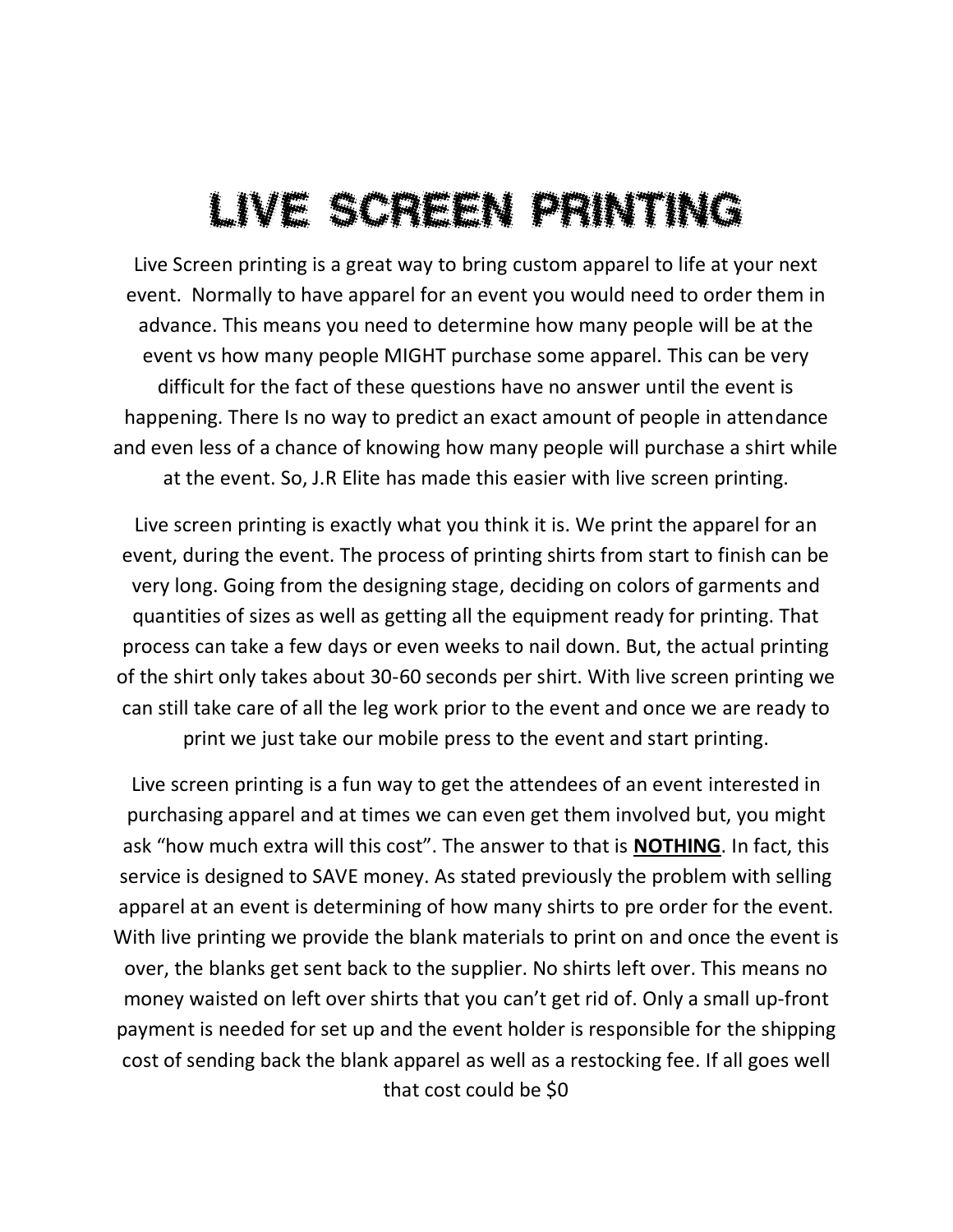If you were to get apparel printed prior to an event you would need to;

- Determine how many people will be attending.
- Take a guess as to how many will purchase apparel
- Decide on how many shirts to pre order

The gamble in this idea is how many shirts will be purchased to cover everyone at the event without running out. Gambling is never in anyone's favor except the house, and in this case, you are not the house. Either you run out and have a lot of un happy attendees on your hands or, order too many and have a ton of left over stock that nobody will want 24 hours after the event is over. Looks like we have new shop rags!! Here is an example of how this gamble can play out. Pre order example best and worst case:

| # of people | Quantity  | Cost per      | Selling | # of shirts | Left    | Profit  |
|-------------|-----------|---------------|---------|-------------|---------|---------|
| ın          | of shirts | shirt         | price   | sold        | over    |         |
| attendance  | ordered   | ordered       |         |             | printed |         |
|             |           |               |         |             | shirts  |         |
| 1000        | 800       | \$5.49/\$5490 | \$15    | 348/\$5220  | 452     | $-5270$ |
| 1000        | 800       | \$5.49/\$5490 | \$15    | 627/\$9405  | 173     | \$3915  |

Depending on price of the pre order and the sale price of the shirts, you would need to sell about half of the shirts ordered before you made your initial investment back and started to profit.

#### Live Print example best and worst case:

| # of people $\vert$ Quantity |           | Cost    | Selling | # of shirts | Left          | Appx     | Profit |
|------------------------------|-----------|---------|---------|-------------|---------------|----------|--------|
| $\overline{\mathsf{I}}$      | of shirts | per     | Price   | sold        | over          | cost of  |        |
| attendance                   | ordered   | shirt   |         |             | Printed       | shipping |        |
|                              |           | Printed |         |             | <b>Shirts</b> | blanks   |        |
| 1000                         | 1000      | \$7     | \$15    | 348/\$5220  | 0             | \$120    | \$2644 |
| 1000                         | 1000      | \$7     | \$15    | 627/\$9405  | 0             | \$120    | \$4896 |

As you can see live printing can turn a losing investment in to a profit. No matter what happens during the event.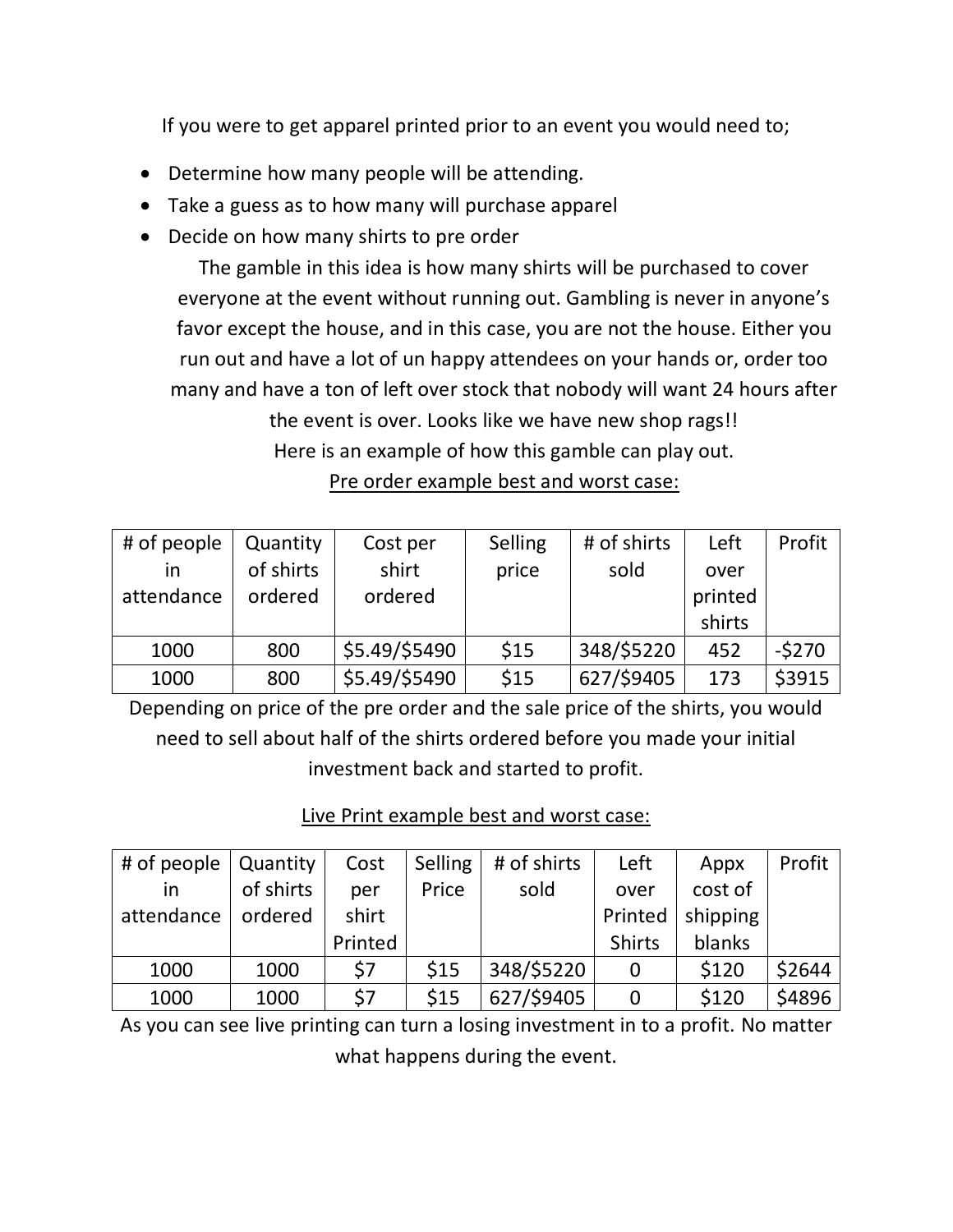## Live Print options

Printing Live does have its limitations, when printing prior to the event we are able to print multiple colors on different size garments. Since the mobile press used in live printing is smaller we are unable to print over 2 colors for different size garments.

Here are some of the options

- 1 color image, adult sizes and youth sizes
- 2 color images, adult and youth sizes
- 3 color images, adult sizes only or youth sizes only
- 1 color heat press vinyl personalized images on all sizes.

For an added cost per shirt we can also put a personalized name on the back of the shirt. Along with our equipment we can bring a vinyl plotter/cutter and a heat press. With these we can quickly cut out a name to be pressed on to the back of the shirt.

These options can yield about 50-100 shirts per hour. Depending on the amount of colors and decoration options. Personalizing shirts along with screen printing can at times double the amount of time it takes to produce 1 shirt.

For J.R Elite to perform live printing there will need to be at last two 15 amp power outlets supplied to the area in which we will be printing. The amount of power will depend on the services we are providing.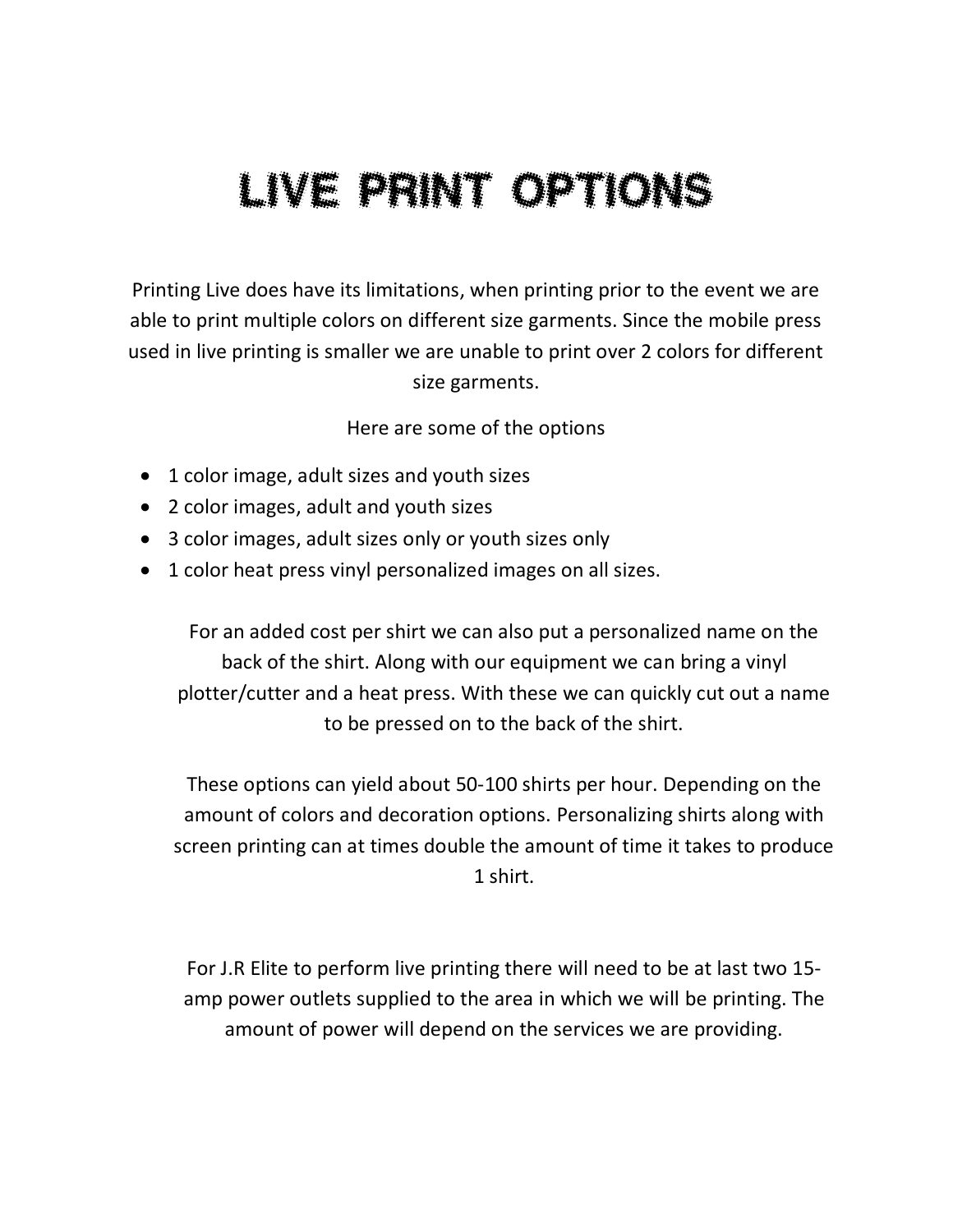# Live Printing Cost (100)

AHHH the scary stuff… or is it?

Even though live printing will save money and possibly make a good profit there are still some up-front costs of live printing but nowhere near the cost of ordering enough shirts for everyone prior to the event. The design for the shirts will determine the set-up costs.

When screen printing all the leg work is done prior to the actual printing of the garments. Cost of preparing the equipment for the prints are normally part of the per shirt cost and is spread out in the overall price depending on how many shirts are ordered. We breakdown the cost of set up based on colors in the design.

- 1 color set up- \$30
- 2 color set up- \$55
- 3 color set up- \$75
- 1 color set up youth and adult sizes-\$55
- 2 colors set up youth and adult sizes \$100

After the event is done there is one more financial obligation to handle. The un printed stock will need to be sent back to the supplier. The event holder is responsible for the shipping cost and re stocking fee of the un printed stock. This cost could be \$0 if enough shirts are sold. Worst case scenario is that no shirts are sold, and they would all have to be sent back. This can be costly, but we will guarantee that the cost will not exceed \$200. The bestcase scenario would be that 90% to 100% of the shirts are sold. With minimal amounts of left over blanks. J.R Elite can take the blank apparel to add to our own stock of blank shirts. Still costing you nothing.